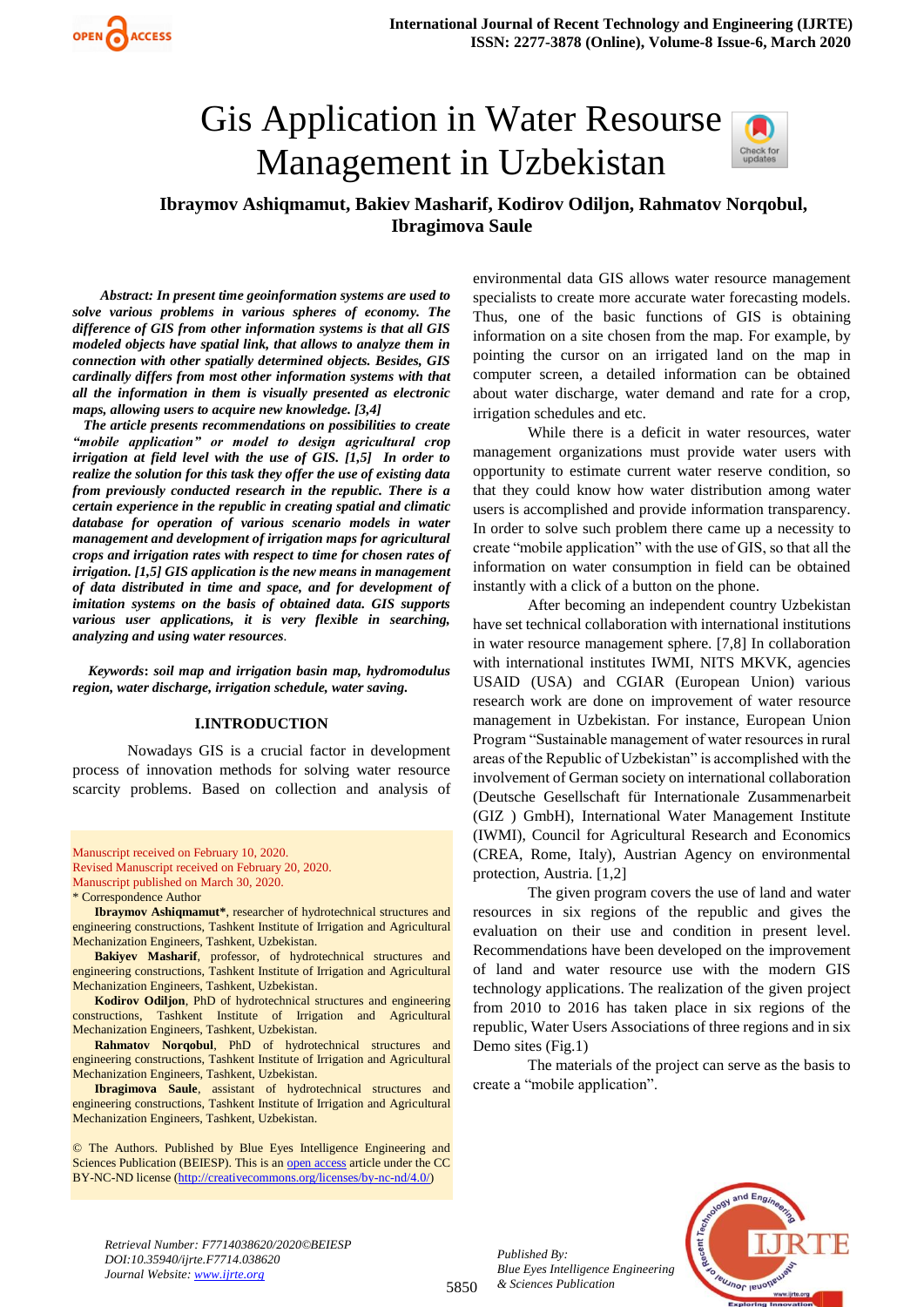

**Figure 1. Demo sites of project "Sustainable management of water resources in rural areas of the Republic of Uzbekistan".**

#### **II. DATA AND METHODS**

Materials from projects accomplished in the republic, science articles of local and foreign authors, internet materials on the subject were used in order to conduct the research. Study of science data was conducted with the use of comparative and system analysis method and logical approach.

#### **III. RESEARCH RESULTS**

Evaluation of Geoinformation System (GIS) application capabilities in the sphere of agricultural water use in the republic. GIS systems based on radio technologies, such as telemetric sensors, are among the main sources of information about Earth's atmosphere and environment. Remote sensing technologies together with wireless satellite systems, Global Positioning Systems (GPS) and GIS are helpful in finding new sources of fresh water. Nowadays various GIS application models are created in many countries in the field of agricultural water use. In the republic we have an experience in GIS application with the use of ISAREG and WINISAREG models to develop a design for agricultural crop irrigation on field level. ISAREG model is a non-distributed water balance model for designing agricultural crop irrigation on field level under optimal conditions or during water deficit.

WINISAREG is the version of the model for Windows, which contains two support programs, one is for corresponding input data on agricultural crop KCISA, the other is for designing the etalon evapotranspiration EVAP 56 with FAO Penman-Monteith method. Optimal irrigation rates are set by FAO 56 method (CROPWAT-8 program). Comparison of actual irrigation regime is compared with optimal irrigation rates.

GISAREG is a Geographical Information System (GIS), based on compilation of ISAREG and KCISA, developed for application in Aral Sea basin as a support for application of improved irrigation management in the area. Integration concerns creation of spatial and climatic database, functioning of models for various water management scenarios and development of irrigation maps for agricultural crops and irrigation rates depending on time with chosen aggregation regimes. Therefore, the resulting information on alternative irrigation schedules is spatially distributed and is used to identify methods, leading to water saving and providing salinification control.

Application examples of surface irrigation model in Uzbekistan are presented within the project "Sustainable

*Retrieval Number: F7714038620/2020©BEIESP DOI:10.35940/ijrte.F7714.038620 Journal Website: www.ijrte.org*

management of water resources in rural areas of the Republic of Uzbekistan" (2010-2018), which is successfully tested in Central Asia. Project executors have described the use of WINISAREG. When design procedure is used within the scope of region, it becomes hard and slow, since large number of combinations for characteristics for fields and agricultural crops must be considered in the design. In spite of this, spatially distributed characteristics of input data, required by ISAREG and KCISA, make their integration with Geoinformation System (GIS) particularly attractive and useful. As a result, assuming that each field is homogeneous, there is a possibility to call up a model for each treated field, presented in the field section of GIS. Then, using the diversity of distinctive features the application scope of obtained results can be widened. It is the main technique, accepted in GISAREG, which is a GIS version for ISAREG model. GISAREG application was developed within the scope of the given project. The specific goals include design of distributed requirements for agricultural crop to irrigation, support information for farmers and managers, related with alternative techniques for design of water saving irrigation schedule and modeling the requirements, aggregated in the main joint points of irrigation system canals.



**Figure 2. Land vegetation cover topographic map of Uzbekistan.**

ISAREG model design irrigation schedules according to user determined options, such as: determination of irrigation schedule on maximal crop yield criteria, including allowable water stress and corresponding water limits, set during certain periods, evaluates the influence of the given schedule on crop yield and water use, checks model characteristics on the basis of soil humidity observation data and actual irrigation times and rates, carries out the design of water balance for irrigation of net field, including the use of frequency analysis of irrigation requirements with consideration of evaporation water loss.

5851 *& Sciences Publication Published By: Blue Eyes Intelligence Engineering* 

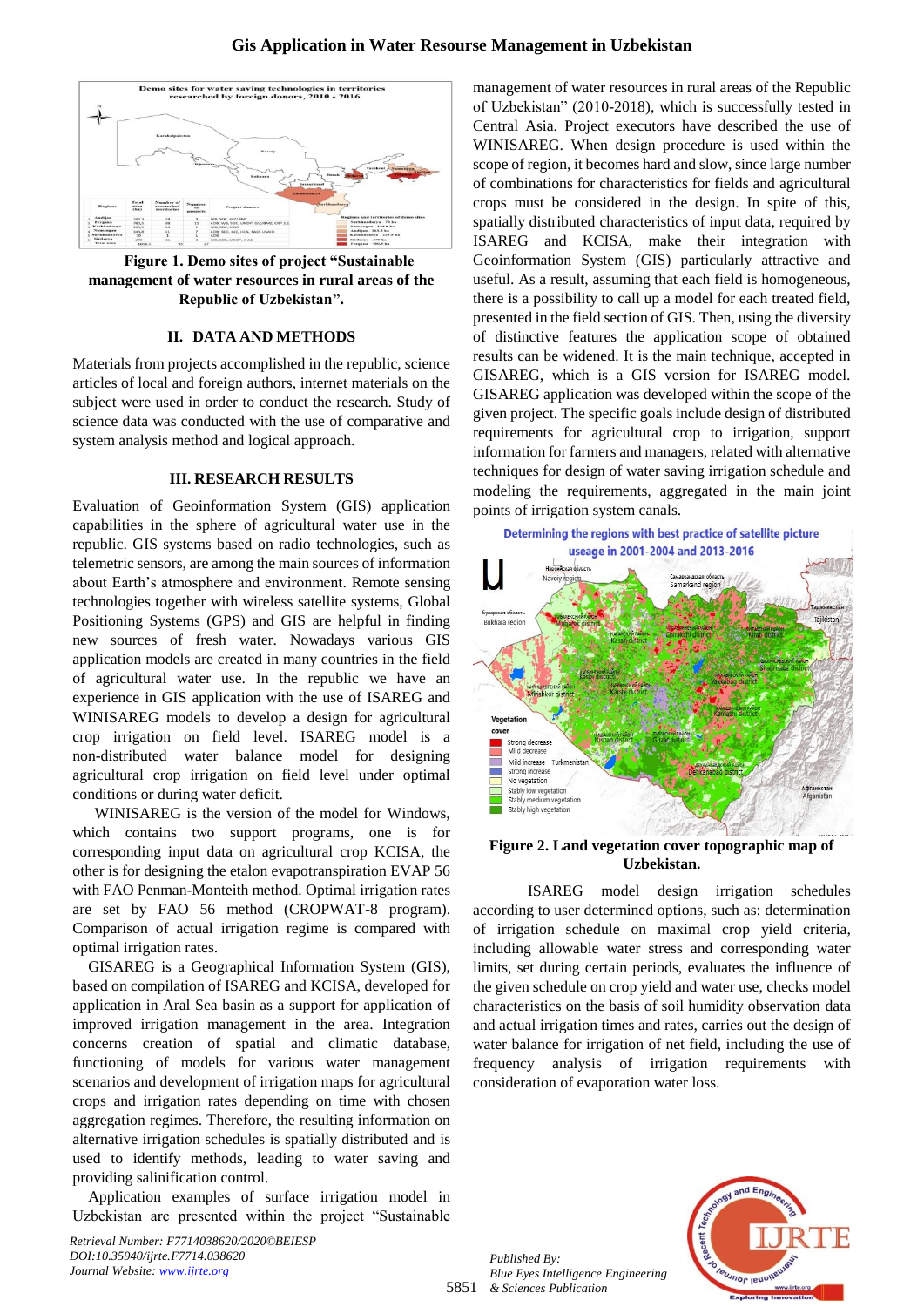



**Figure 3. Main menu for calculating Е Т<sup>с</sup>**

| <b>Enter Evapotranspiration Data</b>               |                    |                   |
|----------------------------------------------------|--------------------|-------------------|
| Dute Meanthration Incore Dute   Norw               |                    |                   |
| Enter The Identification of the Times Series Data  |                    |                   |
| Define First and hat Your for the swries:          |                    |                   |
| First Year (2011-1)                                | Last Year [2013 m] |                   |
| Define Sector Time Step                            |                    |                   |
| $-$ 30 days<br>$T$ Month                           | $\approx 2$ mate   |                   |
| <b>Cast Enterpool Data</b><br>Road Prime Ends File |                    |                   |
| Compute Etc using Evap56                           |                    |                   |
|                                                    |                    |                   |
|                                                    |                    |                   |
|                                                    |                    |                   |
| W.Map                                              |                    | <b>Data Deeps</b> |
| 5.80                                               |                    | Arrestore         |
| 2.87                                               |                    |                   |
| 1.953<br>×                                         |                    |                   |

**Figure 4. Window for inserting data and familiarizing with calculated Е Тс**



## **Figure 5. WINISAREG interface for agricultural crop data.**







*Retrieval Number: F7714038620/2020©BEIESP DOI:10.35940/ijrte.F7714.038620 Journal Website: www.ijrte.org*



**Figure 7. Results obtained with GIS application.**

#### **IV. RESULTS AND DISCUSSION**

When using information systems for irrigation purposes it is possible to obtain actual, accurate and complex information about irrigation infrastructure objects [1-7]. Geoinformation system allows to keep record of water resources, register property rights and relations, carry out information exchange of data with government organizations [8].

The information system will include software programs, technical means, cartographic database and information exchange canals. The article gives short description of developed information system, which includes data necessary for project development and modeling processes, related with agricultural crop irrigation.

The system structure and its development process consists of three steps:

step 1 – development of topology for the territory under study; step 2 – monitoring, required for regular replenishment of information; step 3 – building GIS and database for models and decision making systems.

GIS for water resource management is built by water and land resource management hierarchy and water use objects related with them, and also by the level of formation and use of water resources.

GIS allows to carry out control of corresponding factors of main four levels of hierarchy of the existing water management:

- Level 1 Farmlands, including separate fields;
- Level 2 Water users association (WUA);

Level 3 – Innerfarm irrigation network;

Level 4 – Interfarm irrigation network.

 Each level contains corresponding database, intended for centralized storage and management of interrelated data complex, which adequately reflects the condition of objects of given level and relations between them.

When used in water resource management field, various subsystem types may be included in information system:

• cartographic subsystem: standard geoinformation operations with spatial objects, service cartographic operations, operations on technical record objects, data management, determination of the length of irrigation network and factors, characterizing the condition of separate fields, factors of agricultural production in irrigated fields, factors of technical level of innerfarm irrigation

network;

5852



*Published By: Blue Eyes Intelligence Engineering & Sciences Publication*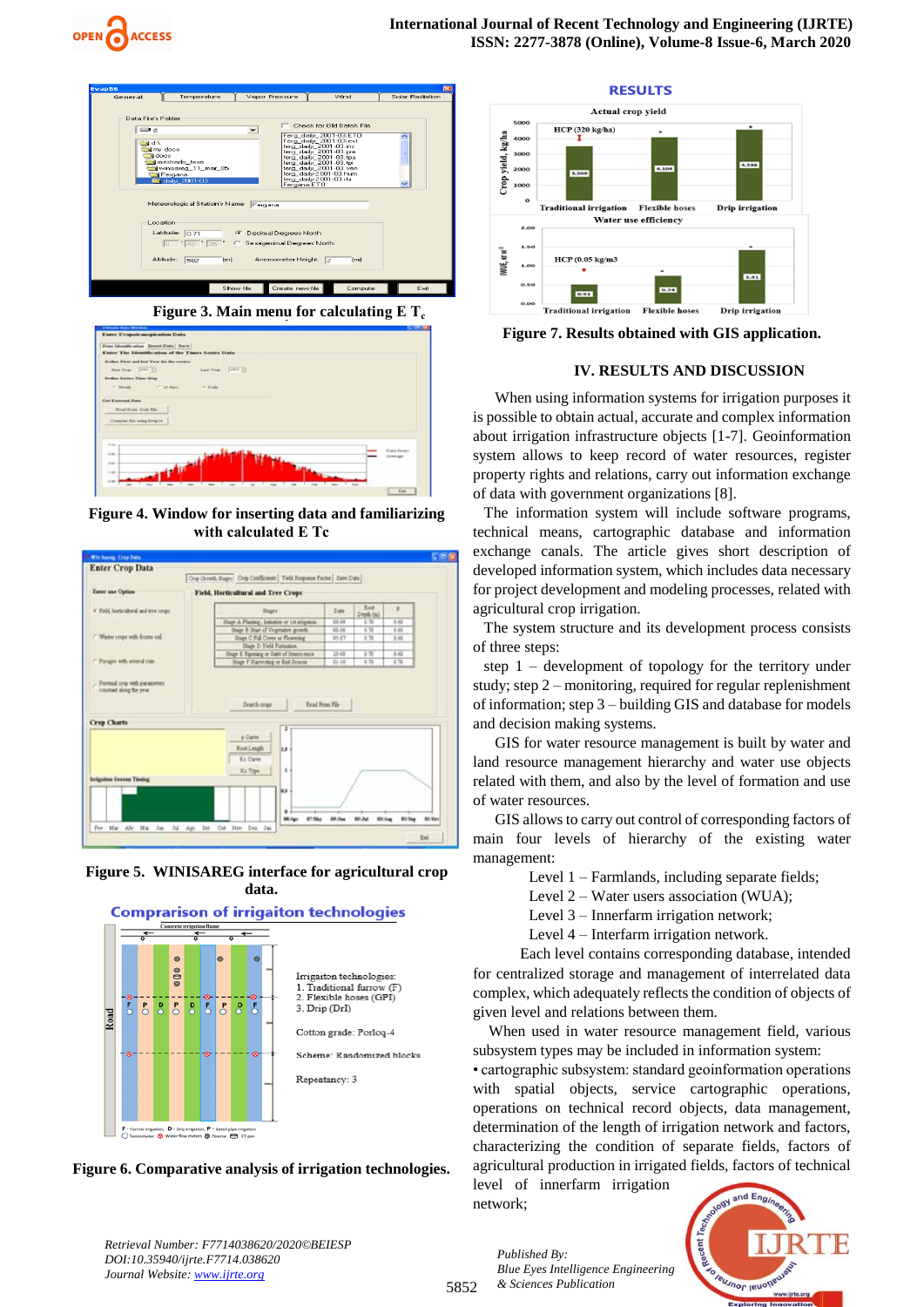## **Gis Application in Water Resourse Management in Uzbekistan**

• record subsystem: database includes all the main parameters for functioning of the existing water users' associations. Factors of financial provision of operational expenses of collector and drainage network, even water supply by farm groups (vegetation, inter vegetation periods) are used as the main factors;

• technical record subsystem: factors by irrigated and drained areas, factors reflecting the condition and dynamics of reclamation condition of irrigated fields and technical means in typical farmlands and etc.

The main function of database is to assist on production of estimates for the efficiency of existing WUA operation (farm groups) and justification of the efficiency of newly created WUA;

• modeling subsystem: formation of regions for irrigation network cutoff and providing the analysis for their optimization; operative formation of actual cutoff regions;

• monitoring subsystem: providing global (reviewing the main information), local (reviewing fundamental schemes) and detailed (reviewing each element and technical specification) control;

• administrative subsystem: introducing user lists, managing user records;

• maintenance subsystem: integrated inspection of irrigation networks and water intake, control structures, formation of water use plans, presentation of records for accomplished works.

• modeling subsystem for water supply volumes: database includes all the main parameters for functioning of water management organizations (systems). The main factors are those reflecting water intake volumes from irrigation sources for each administrative unit and main canal, factors defining water supply volumes to irrigation (required water supply volumes, allocated limits, actual volumes) for each administrative unit and water source, technical efficiency coefficients and volumes lost due to organization, factors defining financial and economic activity of water management systems for each structural subdivision.

If the mobile application is loaded main menu appears on screen, as well as Menu, from which the other blocks can be started. The Main menu defines the farmland (irrigated field borders), for which water distribution parameters must be designed. Menu options are given below in a table form:

|  |  | <b>Table 1 Database Option Menu:</b> |  |  |
|--|--|--------------------------------------|--|--|
|--|--|--------------------------------------|--|--|

| Submenu                      | Options                              |
|------------------------------|--------------------------------------|
| Selecting land from GPS      | Connecting by coordinates using      |
|                              | Arc Catalogue                        |
| Determining the structure of | Discharge charts on hydropost.       |
| irrigation system            | Irrigation charts for fields. Inflow |
| Hydromodule regions          | to contour                           |
| Established irrigation rates | Discharge in canals. Comparative     |
| Measuring devices            | charts "Quota/Plan".                 |
| Model design                 | Comparative charts                   |
| Climatic and hydraulic data  | "Actual/Quota/Plan". Discharge       |
| Graphs                       | records for hydropost                |
| Start design                 | Mathematical model, designing        |
| Manuals:                     | water supply plan to fields          |
| Methods and                  |                                      |
| recommendations              | <b>CROPWAT</b>                       |
| Instructions for users by    | <b>ISAREG</b>                        |

*Retrieval Number: F7714038620/2020©BEIESP DOI:10.35940/ijrte.F7714.038620 Journal Website: www.ijrte.org*

| systems                      | GISAREG |
|------------------------------|---------|
| Selecting database (by year) |         |

#### **V.CONCLUSIONS**

The use of GIS capabilities (with the use of mobile application) allows to apply them to solve various tasks, related with water resources:

1. Providing users with real, complex technical and spatial information on water use at field level;

2. Keeping record of database on forecasting and discharge of water in irrigation network, on water needs and setting irrigation time for agricultural crops;

3. Keeping record of consumed water, amount and quality of irrigation.

4. Record each canal and their parameters into database;

5. Determine set of parameters for each irrigated field. Information, determined for experimental field is passed over to a mathematical model to design a plan. At the exit the designed plan is passed over to database and presented to GIS user.

6. Download the mobile application into smartphone.

## **REFERENCES**

- 1. Ecological Atlas of Uzbekistan, jointly by UNESCO, Tashkent 2007.28 p.
- 2. Cholpankulov E.Dj., Inchenkova O.P., Pereyra L.S., Paredes. Testing the imitation model for irrigation regime ISAREG for cotton and winter wheat in Central Asia. SANIIRI works, Vol.172, Tashkent, 2005.
- 3. Skvortsov A.B. Geoinformatics: Study guide. Tomsk, 2006, 336 p.
- 4. Safarov E., Musaev I. Geoinformation system and technologies. T., TIMI, 2008, 160 p.
- 5. Shreder V.R., Vasilyev I.K., Trunova T.A. Hydromodule regioning and design of watering rates for cotton under arid zone conditions. B: Kadirov A.A. (rev.) Issues of designing and operation efficiency of hydromeliorative systems in Central Asia, SANIIRI works, Tashkent, vol.8.
- 6. Dukhovny V., Sokolov V. Land and Water Information System for the Aral Sea Basin. Proceedings of the 5th International Congress on Management, Services and Technologies of Water (HYDROTOP-99). 15-17 June 1999, Marseilles - France. pp. 155-161.
- 7. Dukhovny V., Tuchin A., Sokolov V., Umarov P. Experience with Modeling for Water Resources Development in the Aral Sea Basin. The 7th International Conference of the Israel Society for Ecology and Environmental Quality Sciences on "Environmental Challenges for the Next Millennium", Jerusalem, Israel, June 13-18, 1999.
- 8. Sokolov V. Information System for Water Resources Management in the Aral Sea Basin. Proceedings of the 19th European Regional Conference of ICID "Sustainable Use of Land and Water"4-8 June 2001, Brno and Prague, Czech Republic. p. 87.

#### **AUTHORS PROFILE**



**Ibraymov Ashiqmamut.** Researcher of Hydrotechnical structure and engineering construction department, Tashkent Institute of Irrigation and Agricultural Mechanization Engineers.Work address: Uzbekistan, Tashkent city, Mirzo-Ulugbek dist. 39 Kari Niyazov st. Bldg/office: study building B, room 301. Теl

(work): +99871-237-19-32

Email[: a.ibraymov@tiiame.uz](mailto:a.ibraymov@tiiame.uz)

His research interest in: The new structure of mobile weir with the trapezoidal opening for farmlands using GIS, RS and GPS technology.

He is the co-author of three textbooks on hydraulic structures, several guidelines for practical training.



5853 *& Sciences Publication Published By: Blue Eyes Intelligence Engineering*